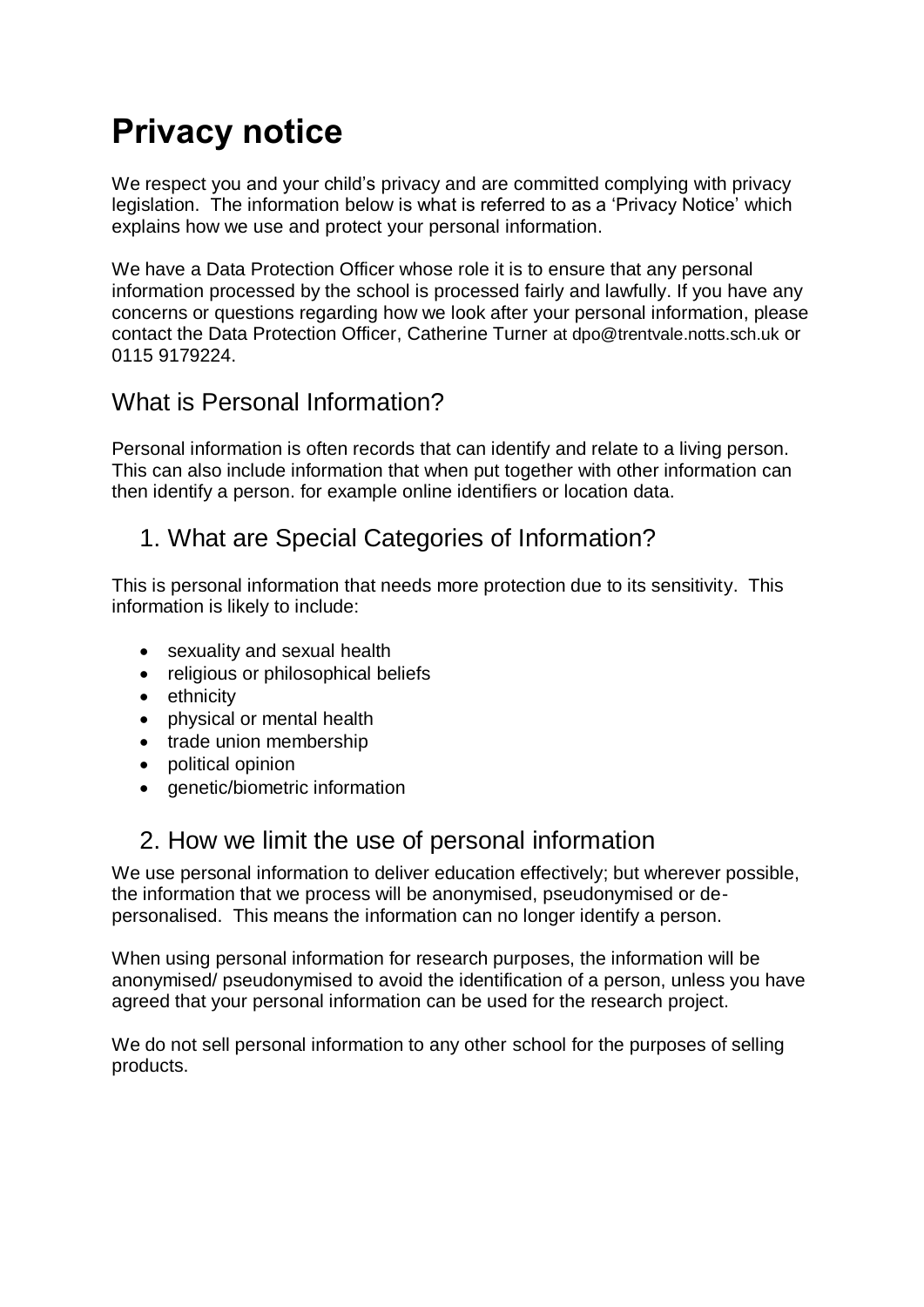#### 3. Why we use personal information

We use personal information to help us run the school effectively, deliver a quality education, and safeguard pupils and staff. Please see our service specific notices which explains how we use personal information for each of our activities.

#### 4. Your privacy rights

The law provides you with a number of rights to control the processing of your personal information:

#### Accessing the information we hold about you

You have the right to ask for all the information we have about you. When we receive a request from you in writing, we must normally give you access to everything we have recorded about you. However, we will not let you see any parts of your record which contain:

- Confidential information about other people; or
- Information a professional thinks will cause serious harm to your or someone else's physical or mental wellbeing; or
- If we think that the prevention or detection of crime may be adversely affected by disclosing information to you.

This applies to paper and electronic records. If you ask us, we will also let others see your record (except if one of the points above applies). If you cannot ask for your records in writing, we will make sure there are other ways you can apply. If you have any queries regarding access to your information please contact dpo@trentvale.notts.sch.uk or 0115 9179224.

# Changing information you believe to be inaccurate

You should let us know if you disagree with something written on your file. We may not always be able to change or remove the information; however, we will correct factual inaccuracies and may include your comments in the records. [Please use the](https://forms.essex.gov.uk/default.aspx/RenderForm/?F.Name=r4Qcams7sBg&HideAll=1)  [contact details above to report inaccurate information.](https://forms.essex.gov.uk/default.aspx/RenderForm/?F.Name=r4Qcams7sBg&HideAll=1)

# Asking for your information to be deleted (right to be forgotten)

In some circumstances you can request the erasure of the personal information used by us, for example:

- Where the personal information is no longer needed for the purpose for which it was collected
- Where you have withdrawn your consent to the use of your information and there is no other legal basis for the processing
- Where there is no legal basis for the use of your information
- Where erasure is a legal obligation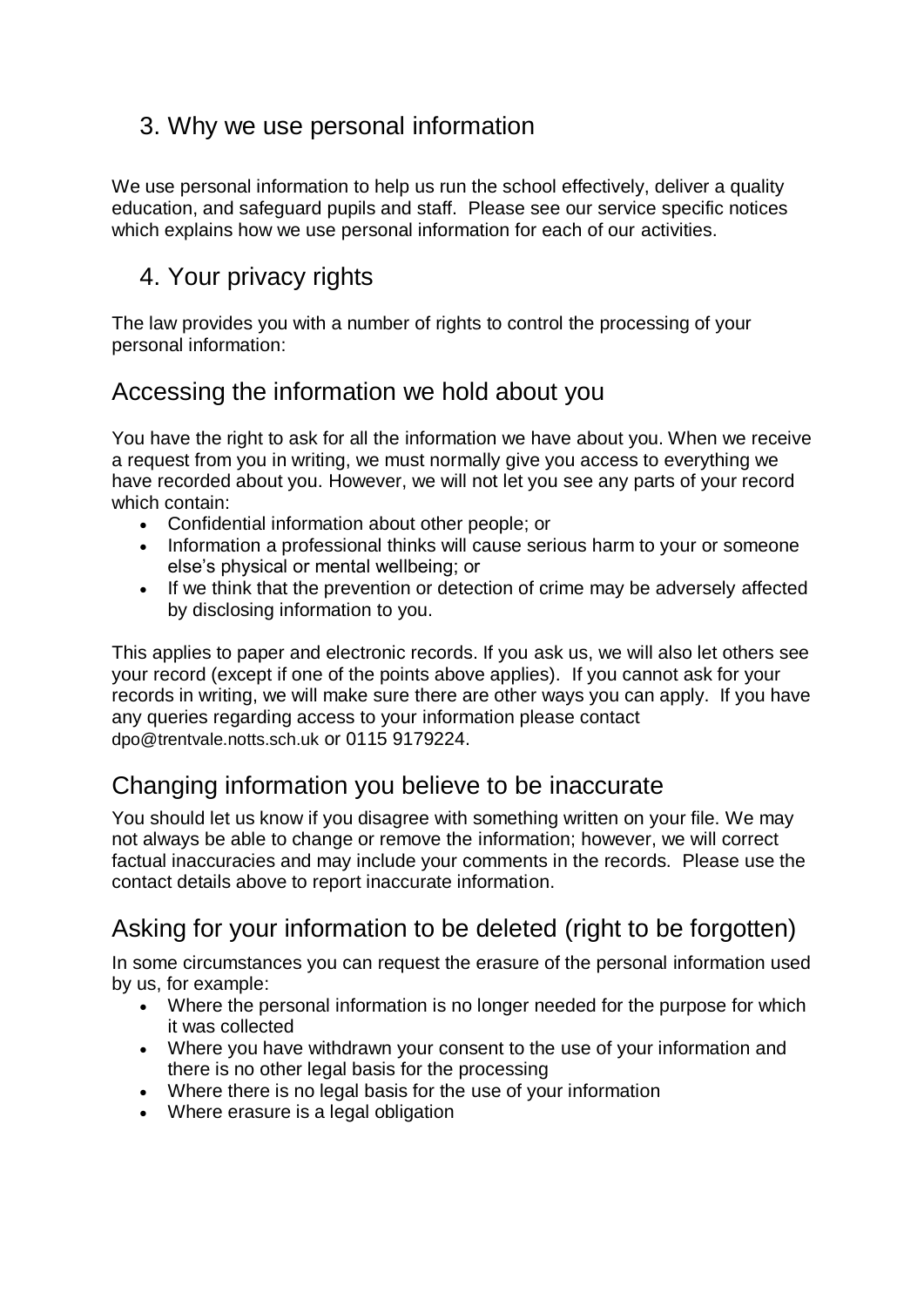Where personal information has been shared with others, we shall make every reasonable effort to ensure those using your personal information comply with your request for erasure.

Please note that the right to erasure does not extend to using your personal information where:

- Is required by law
- It is used for exercising the right of freedom of expression
- It is in the public interest in the area of public health
- It is for archiving purposes in the public interest, scientific or historical research purposes, or statistical purposes where it would seriously affect the achievement of the objectives of the processing
- It is necessary for the establishment, defense or exercise of legal claims.

# Restricting what your information is used for

You have the right to ask us to restrict what we use your personal information for where one of the following applies:

- You have identified inaccurate information, and have notified us of this
- Where using your information is unlawful, and you wish us to restrict rather than erase the information
- Where you have objected to us using the information, and the legal reason for us using your information has not yet been provided to you

When information is restricted it cannot be used other than to securely store the information, and with your consent, to handle legal claims, protect others, or where it is for important public interests of the UK. Where restriction of use has been granted, we will inform you before the use of your personal information is resumed.

You have the right to request that we stop using your personal information in some circumstances, for example where we are relying on your consent. However we are required by law to use personal information to deliver education services so for those purposes we could not grant your request.

# Computer based decisions about you and if you are 'profiled'

You have the right to object about decisions being made about you by automated means (by a computer and not a human being), unless it is required for any contract you have entered into, required by law, or you have consented to it. You also have the right to object if you are being 'profiled'. Profiling is where decisions are made about you based on certain things in your personal information.

If you have concerns regarding automated decision making, or profiling, please contact the school who will advise you about how your information is being used.

# 5. Who will we share your personal information with?

As explained in our service specific notices we use a range of companies and partners to either store personal information or to manage it for us. Where we have these arrangements there is always a contract, memorandum of understanding or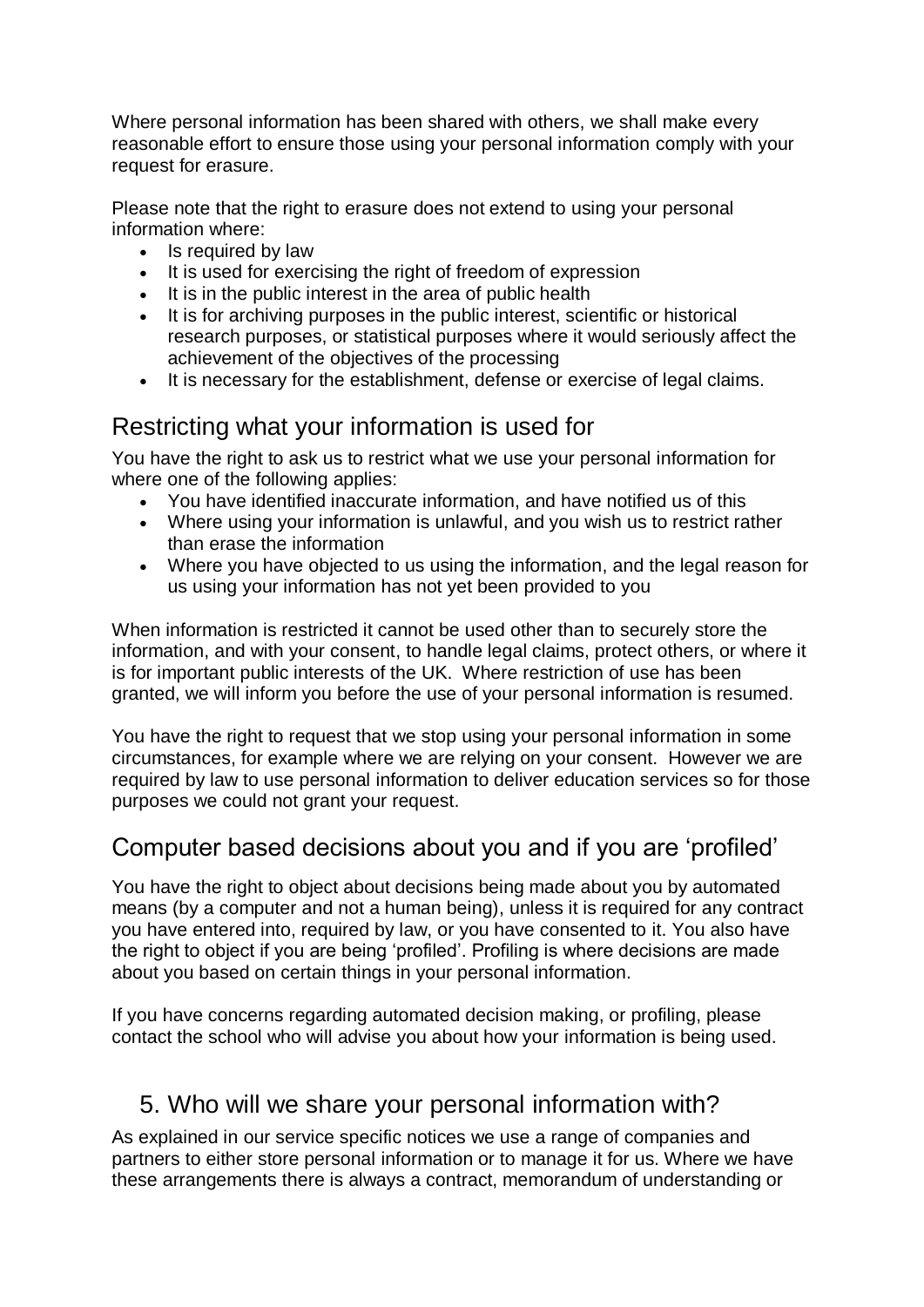information sharing protocol in place to ensure that the school complies with information protection law. We complete privacy impact assessments before we share personal information to ensure their compliance with the law.

Sometimes we have a legal duty to provide information about people to other schools, e.g. Child Protection concerns or statutory returns to the Department for Education, for example the school census.

We may also share your personal information when we feel there is a good reason that is more important than protecting your confidentiality. This does not happen often, but we may share your information:

- To find and stop crime or fraud; or
- if there are serious risks to the public, our staff or to other professionals; or
- to protect a child.

The law does not allow us to share your information without your permission, unless there is proof that someone is at risk or it is required by law. This risk must be serious before we can go against your right to confidentiality. When we are worried about physical safety or we feel that we need to take action to protect someone from being harmed in other ways, we will discuss this with you and, if possible, get your permission to tell others about your situation. We may still share your information if we believe the risk to others is serious enough to do so.

There may also be rare occasions when the risk to others is so great that we need to share information straight away. If this is the case, we will make sure that we record what information we share and our reasons for doing so. We will let you know what we have done and why as soon as or if we think it is safe to do so.

We are required by law to share certain information with the Department for Education; for more details on how they use personal information please click [here](https://www.gov.uk/guidance/data-protection-how-we-collect-and-share-research-data)

We are also required to share some information with Nottinghamshire County Council; for more details on how they use personal information please click [here](https://www.nottinghamshire.gov.uk/global-content/privacy)

#### 6. How do we protect your information?

We will do what we can to make sure we hold personal records (on paper and electronically) in a secure way, and we will only make them available to those who have a right to see them. Our security measures include:

- Encryption allows information to be hidden so that it cannot be read without special knowledge (such as a password). This is done with a secret code or cypher. The hidden information is said to be encrypted.
- Controlling access to systems, networks and buildings allows us to stop people who are not allowed to view your personal information from getting access to it.
- Training for our staff allows us to make them aware of how to handle information and how and when to report when something goes wrong.
- Ways for us to access your information should something go wrong and our systems not work, including how we manage your information in event of an emergency or disaster.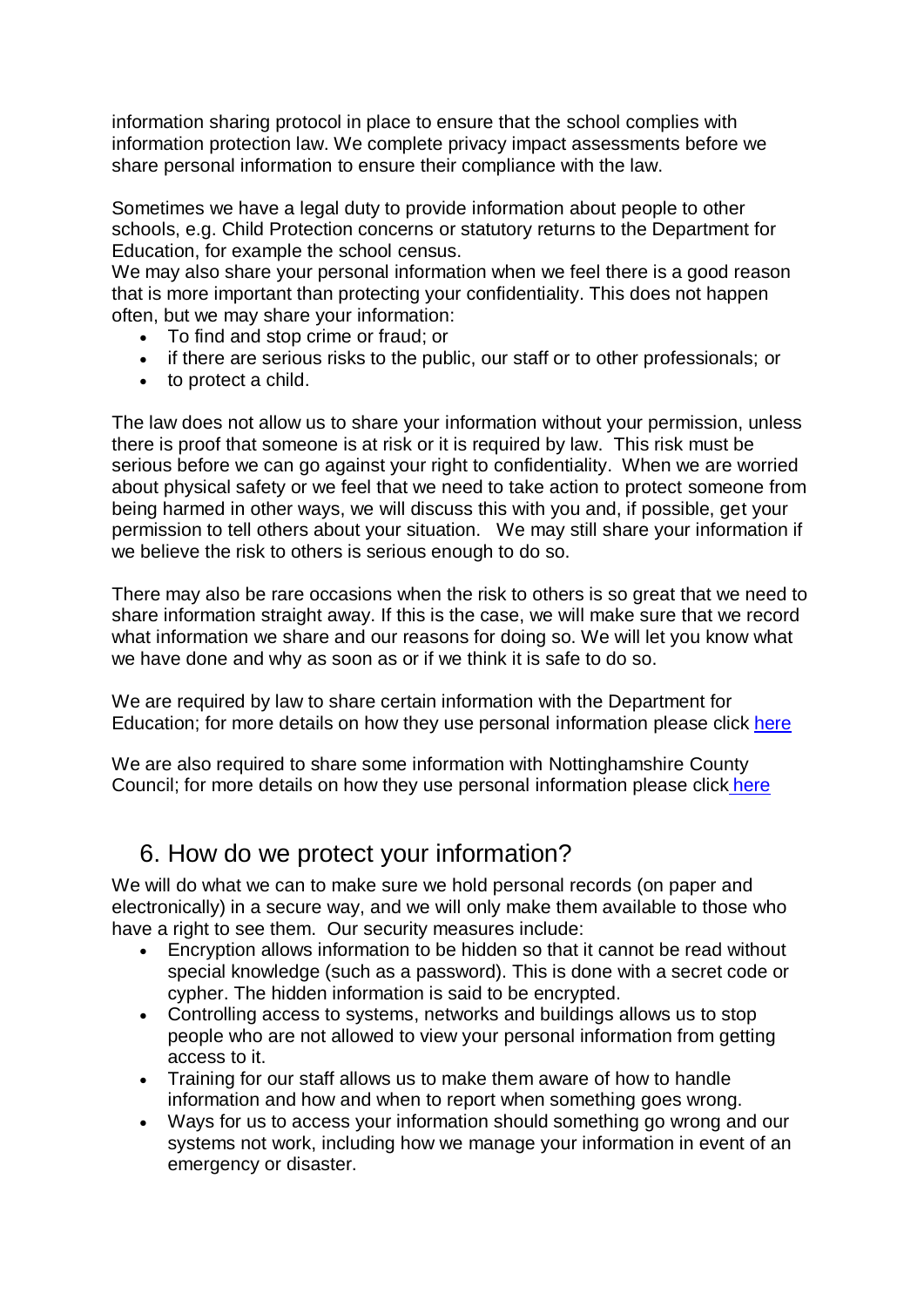• Regular testing of our technology and processes including keeping up to date on the latest security updates (commonly called patches).

#### If your information leaves the country

Sometimes, for example where we receive a request to transfer school records to a new school, it is necessary to send that information outside of the UK. In such circumstances additional protection will be applied to that information during its transfer, and where the receiving country does not have an adequacy decision, advice will be sought from the Information Commissioners Office prior to the information being sent.

# 7. How long do we keep your personal information?

Our retention schedule lists how long your information may be kept for different purposes. Please click [here](https://c.ymcdn.com/sites/irms.site-ym.com/resource/collection/8BCEF755-0353-4F66-9877-CCDA4BFEEAC4/2016_IRMS_Toolkit_for_Schools_v5_Master.pdf)

#### 8. Where can I get advice?

You can contact our Data Protection Officer at dpo@trentvale.notts.sch.uk or 0115 9179224.

For independent advice about information protection, privacy and information sharing issues, you can contact the Information Commissioner's Office (ICO) at:

Information Commissioner's Office Wycliffe House Water Lane Wilmslow Cheshire SK9 5AF

Tel: 0303 123 1113 (local rate) or 01625 545 745 if you prefer to use a national rate number

Alternatively, visit [ico.org.uk](https://ico.org.uk/) or email [casework@ico.org.uk.](mailto:casework@ico.org.uk)

#### 9. Cookies & how you use this website

To make this website easier to use, we sometimes place small text files on your device (for example your iPad or laptop). These are known as 'cookies'. Most big websites do this too.

They improve things by:

- remembering the things you've chosen, so you don't have to keep re-entering them whenever you visit a new page
- remembering information you've given (for example, your address) so you don't need to keep entering it
- measuring how you use the website so we can make sure it meets your needs.